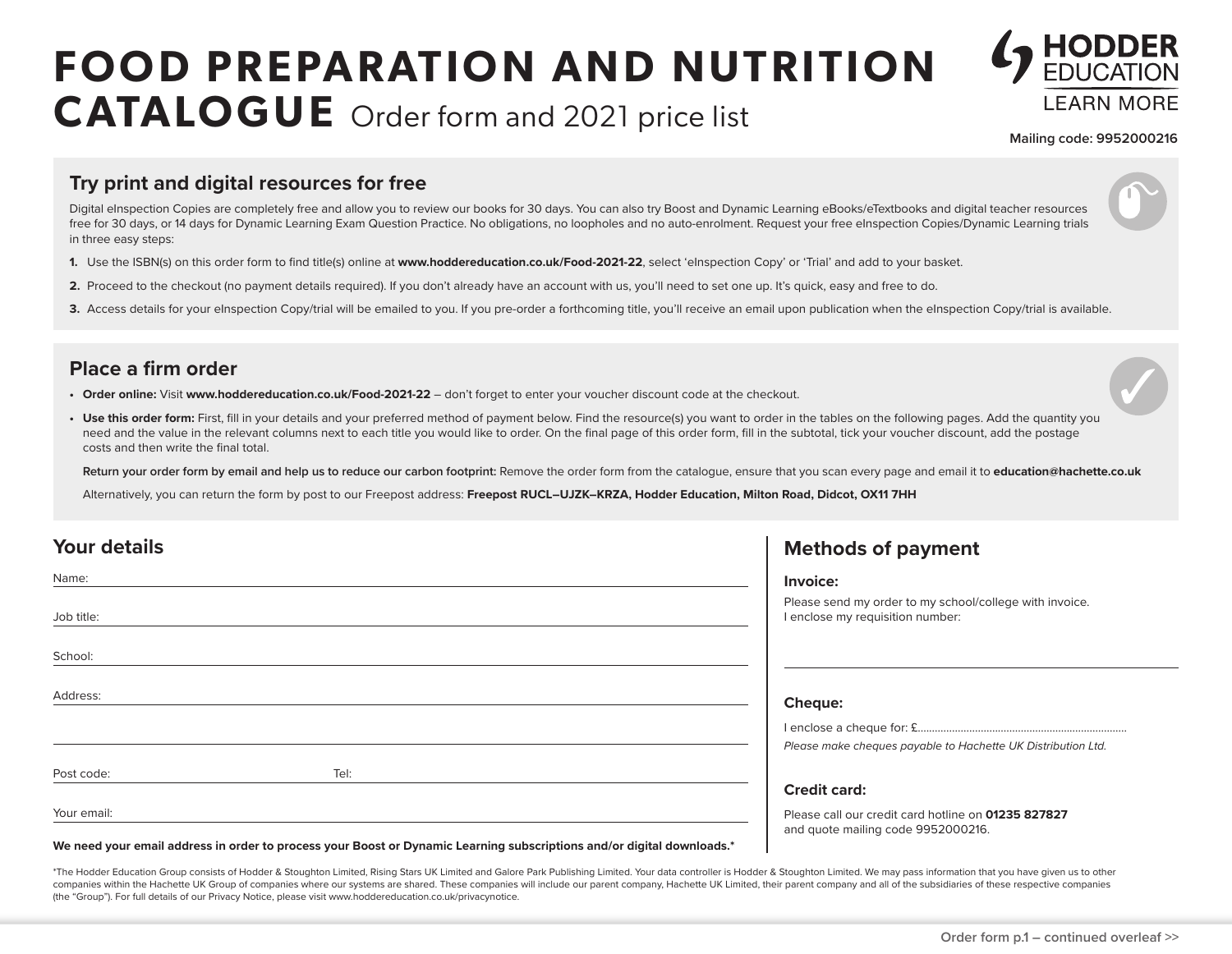| <b>Title</b>                                         | <b>ISBN</b>   | <b>Price</b>                       | Qty | <b>Value</b> |
|------------------------------------------------------|---------------|------------------------------------|-----|--------------|
| <b>Exploring Food and Nutrition for Key Stage 3</b>  |               |                                    |     |              |
| <b>Student Book</b>                                  | 9781510458222 | £18.99                             |     |              |
| Boost eBook                                          | 9781398330108 | £5.00 per year                     |     |              |
| Boost Core subscription                              | 9781398330078 | £185.00 (+VAT) per year            |     |              |
| Boost Premium subscription                           | 9781398330115 | £545.00 (+VAT) per year            |     |              |
| <b>AQA GCSE Food Preparation and Nutrition</b>       |               |                                    |     |              |
| <b>Student Book</b>                                  | 9781471863646 | £25.00                             |     |              |
| Boost eBook<br>Publishing Autumn 2021                | 9781398354814 | £6.50 per year                     |     |              |
| My Revision Notes                                    | 9781471886997 | £9.99                              |     |              |
| My Revision Notes Student eTextbook                  | 9781398315495 | £4.00 per year                     |     |              |
| <b>Exam Practice Papers with Sample</b><br>Answers   | 9781510479128 | £90.00                             |     |              |
| <b>Exam Question Practice Workbook</b>               | 9781510479104 | £4.99                              |     |              |
| Boost Core subscription<br>Publishing Autumn 2021    | 9781398354845 | £175.00 (+VAT) per year            |     |              |
| Boost Premium subscription<br>Publishing Autumn 2021 | 9781398354852 | £450.00 ( $+VAT$ ) per year        |     |              |
| <b>Edugas GCSE Food Preparation and Nutrition</b>    |               |                                    |     |              |
| <b>Student Book</b>                                  | 9781471867507 | £25.00                             |     |              |
| Student eTextbook                                    | 9781471867538 | £6.00 per year                     |     |              |
| Whiteboard eTextbook                                 | 9781471867545 | Small cohort: £50.00<br>per year*  |     |              |
|                                                      |               | Large cohort: £75.00<br>per year*  |     |              |
| My Revision Notes                                    | 9781471885396 | £9.99                              |     |              |
| Exam Practice Papers with Sample<br>Answers          | 9781510479135 | £90.00                             |     |              |
| <b>Exam Question Practice Workbook</b>               | 9781510479111 | £4.99                              |     |              |
| Teaching & Learning Resources                        | 9781471867521 | Small cohort: £75.00<br>per year*  |     |              |
|                                                      |               | Large cohort: £100.00<br>per year* |     |              |

| <b>Title</b>                                                    | <b>ISBN</b>   | <b>Price</b>                       | Qty | <b>Value</b> |  |  |  |
|-----------------------------------------------------------------|---------------|------------------------------------|-----|--------------|--|--|--|
| <b>OCR GCSE Food Preparation and Nutrition</b>                  |               |                                    |     |              |  |  |  |
| <b>Student Book</b>                                             | 9781471867491 | £25.00                             |     |              |  |  |  |
| <b>Boost eBook</b><br>Publishing Autumn 2021                    | 9781398357037 | £6.50 per year                     |     |              |  |  |  |
| My Revision Notes                                               | 9781471887000 | £9.99                              |     |              |  |  |  |
| My Revision Notes Student eTextbook                             | 9781398315280 | £4.00 per year                     |     |              |  |  |  |
| <b>Boost Core subscription</b><br>Publishing Autumn 2021        | 9781398357068 | £175.00 (+VAT) per year            |     |              |  |  |  |
| Boost Premium subscription<br>Publishing Autumn 2021            | 9781398357075 | £450.00 (+VAT) per year            |     |              |  |  |  |
| <b>CCEA GCSE Home Economics: Food and Nutrition</b>             |               |                                    |     |              |  |  |  |
| <b>Student Book</b>                                             | 9781471894848 | £25.00                             |     |              |  |  |  |
| Boost eBook<br>Publishing Autumn 2021                           | 9781398358577 | £6.50 per year                     |     |              |  |  |  |
| My Revision Notes                                               | 9781471899331 | £9.99                              |     |              |  |  |  |
| <b>WJEC GCSE Food and Nutrition (English Language Editions)</b> |               |                                    |     |              |  |  |  |
| <b>Student Book</b>                                             | 9781471867514 | £25.00                             |     |              |  |  |  |
| Student eTextbook                                               | 9781471867552 | £6.00 per year                     |     |              |  |  |  |
| Whiteboard eTextbook                                            | 9781471867569 | Small cohort: £50.00<br>per year*  |     |              |  |  |  |
|                                                                 |               | Large cohort: £75.00<br>per year*  |     |              |  |  |  |
| Teaching & Learning Resources                                   | 9781471867521 | Small cohort: £75.00<br>per year*  |     |              |  |  |  |
|                                                                 |               | Large cohort: £100.00<br>per year* |     |              |  |  |  |
| My Revision Notes                                               | 9781471885402 | £9.99                              |     |              |  |  |  |
| <b>CBAC TGAU Bwyd a Maeth (Welsh Language Editions)</b>         |               |                                    |     |              |  |  |  |
| Student eTextbook                                               | 9781510436022 | £6.00 per year                     |     |              |  |  |  |
| Whiteboard eTextbook                                            | 9781510436039 | Small cohort: £50.00<br>per year*  |     |              |  |  |  |
|                                                                 |               | Large cohort: £75.00<br>per year*  |     |              |  |  |  |
| My Revision Notes                                               | 9781510427082 | £9.99                              |     |              |  |  |  |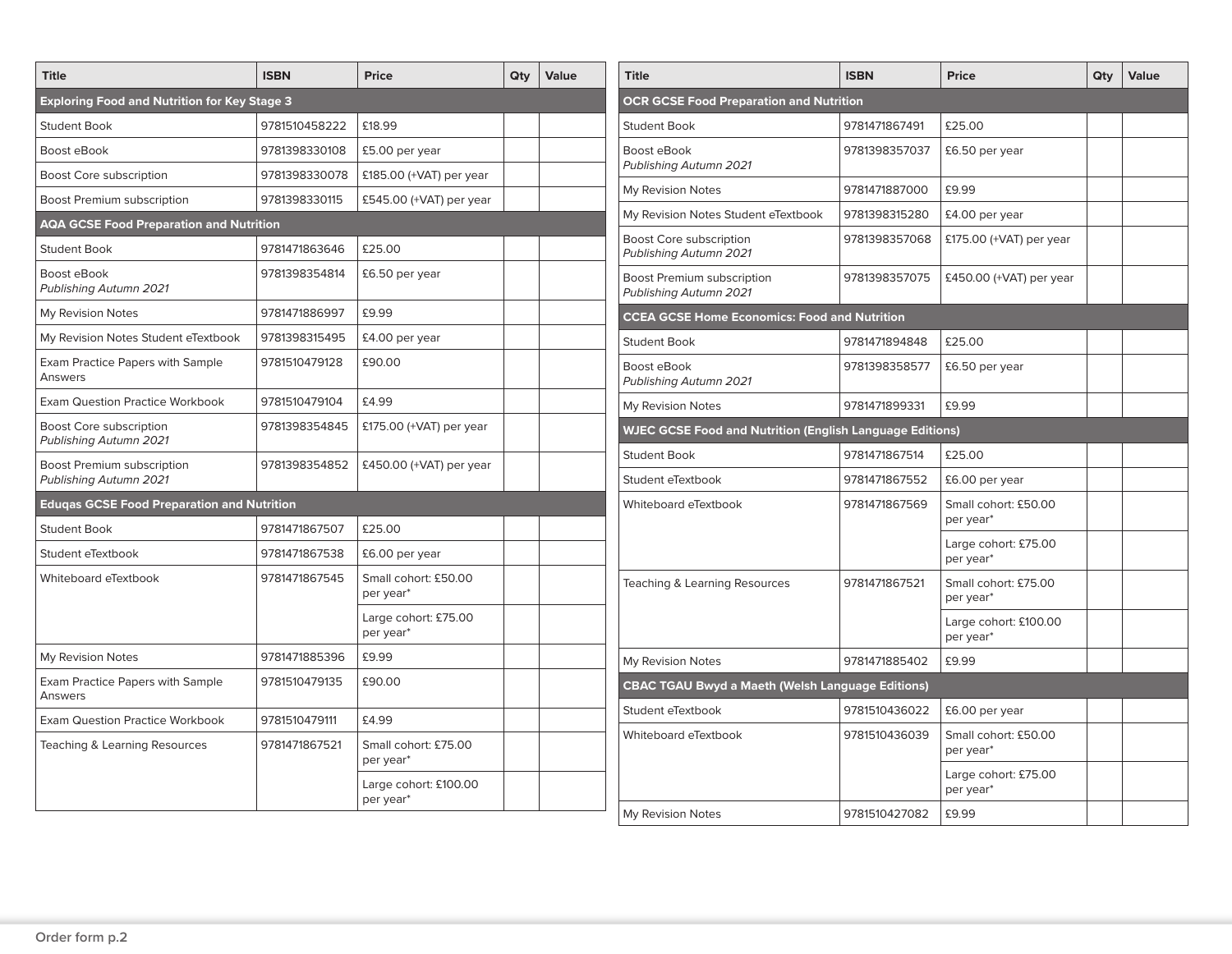| Title                                                                                                                               |                                                                                   | <b>ISBN</b>   | Price |                                                                                   |                                                                                                                                             | Qty | Value |
|-------------------------------------------------------------------------------------------------------------------------------------|-----------------------------------------------------------------------------------|---------------|-------|-----------------------------------------------------------------------------------|---------------------------------------------------------------------------------------------------------------------------------------------|-----|-------|
| <b>WJEC Level 1/2 Vocational Award in Hospitality and Catering</b>                                                                  |                                                                                   |               |       |                                                                                   |                                                                                                                                             |     |       |
| My Revision Notes                                                                                                                   |                                                                                   | 9781510473331 |       | £9.99                                                                             |                                                                                                                                             |     |       |
| My Revision Notes Student eTextbook                                                                                                 |                                                                                   | 9781398315785 |       | £4.00 per year                                                                    |                                                                                                                                             |     |       |
| Subtotal                                                                                                                            |                                                                                   |               |       |                                                                                   |                                                                                                                                             |     |       |
| Select your discount by ticking a box below<br>(Only one discount per order. Terms and conditions apply; see vouchers for details.) |                                                                                   |               |       |                                                                                   |                                                                                                                                             |     |       |
| 20% off books<br>Until 31st Oct 2021<br>Mailing code:<br>9952000217                                                                 | 15% off books<br>1st Nov $2021 -$<br>31st Dec 2021<br>Mailing code:<br>9952000218 |               |       | 20% off books<br>1st Jan $2022 -$<br>28th Feb 2022<br>Mailing code:<br>9952000219 | 3 for 2 on Exam<br><b>Question Practice</b><br><b>Workbooks for AQA</b><br>and Edugas<br>Until 31st Dec 2021<br>Mailing code:<br>9952000220 |     |       |
| Postage<br>UK addresses: add £3.50<br>Addresses outside of the UK: add £5 for first item, £10 for more than 1 item                  |                                                                                   |               |       |                                                                                   |                                                                                                                                             |     |       |
| FINAL TOTAL (minus discount, if applicable)                                                                                         |                                                                                   |               |       |                                                                                   |                                                                                                                                             |     |       |

# **Receive the latest news, free resources and exclusive discounts!**

## **Sign up for Food and Nutrition eUpdates\*\***

Stay up to date and get the latest news, freebies and special offers delivered direct to your inbox. Sign up to receive Food and Nutrition eUpdates on our website: **www.hoddereducation.co.uk/eUpdates**

# **Contact details for UK and international orders**

Tel: **01235 827827** Email: **education@hachette.co.uk**

International School/Export Trade Orders: **+44 (0) 203 122 7399**  Email: **internationalsales@hodder.co.uk**

Find your local Hodder Education consultant: **www.hoddereducation.co.uk/my-consultant**

All prices and publication dates are correct at the time of printing but are subject to change at any time. †A small school is up to 900 students; a large school is 901+ students / A small cohort is 26–99 students; a large cohort is 100+ students.

\*\*For full details of our Privacy Notice please visit www.hoddereducation.co.uk/privacynotice. You can unsubscribe at any time by clicking on the unsubscribe button in the eUpdates or by going online and managing your preferences.

**Mailing code: 9952000216**

 $\heartsuit$